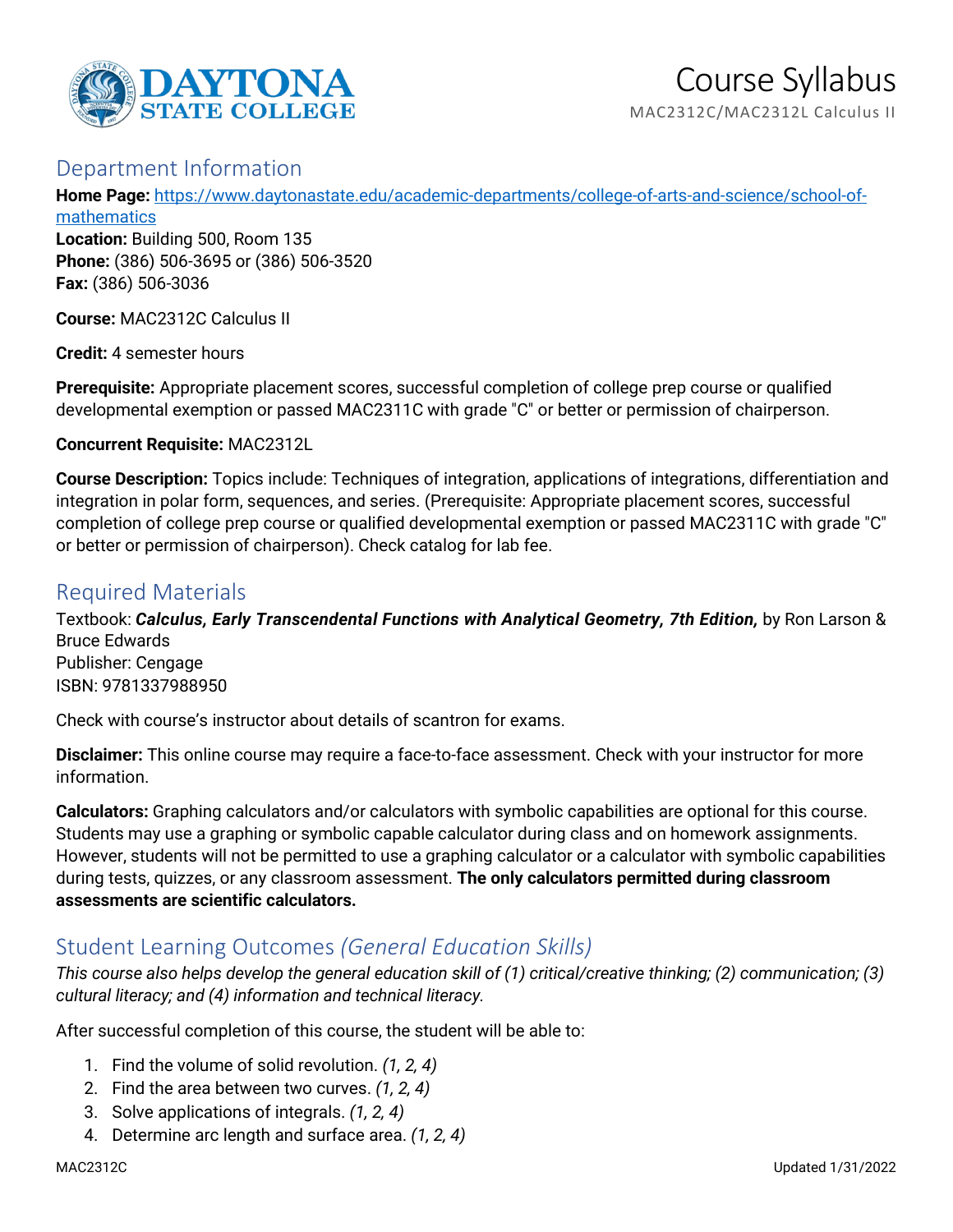- 5. Evaluate integrals using integration by parts. *(1, 2, 4)*
- 6. Evaluate integrals using trigonometric substitution. *(1, 2, 4)*
- 7. Evaluate trigonometric integrals. *(1, 2, 4)*
- 8. Evaluate integrals using partial fraction decomposition. *(1, 2, 4)*
- 9. Evaluate integrals using tables and calculators. *(1, 2, 4)*
- 10. Evaluate improper integrals. *(1, 2, 4)*
- 11. Find the area of a polar graph. *(1, 2, 4)*
- 12. Demonstrate mastery of the theory of sequences and series. *(1, 2, 4)*
- 13. Find the sum of a series. *(1, 2, 4)*
- 14. Determine the convergence/divergence of certain types of series, including, Alternating, Geometric, Telescopic, P-series, and Power. *(1, 2, 4)*
- 15. Determine if a series converges conditionally or absolutely. *(1, 2, 4)*
- 16. Find the radius and the interval of convergence of a power series. *(1, 2, 4)*
- 17. Differentiate and integrate power series. *(1, 2, 4)*
- 18. Use the Taylor and Maclaurin Series to represent a function as a series. *(1, 2, 4)*
- 19. Represent a rational expression as a series. *(1, 2, 4)*
- 20. Differentiate and analyze parametric equations. *(1, 2, 4)*
- 21. Find the slope of the tangent line to a polar curve. *(1, 2, 4)*

## Course Chapter and Sections Covered

| <b>Sections</b>                   |
|-----------------------------------|
| 1, 2, 3, 4, 5                     |
| 1, 2, 3, 4, 5, 6, 7 (optional), 8 |
| 1, 2, 3                           |
| 1, 2, 3, 4                        |
| 1, 2, 3, 4, 5, 6, 7, 8, 9, 10     |
|                                   |

#### Grading Scale and Policy

For more detail on the course grading policy and procedure, you must contact the course's specific instructor.

 $90 - 100$  A  $86 - 89$  B+  $80 - 85$  B  $76 - 79$  C+  $70 - 75$  C  $60 - 69$  D Below 60 F

# Grades

Students may access their final grades by logging onto [my.daytonastate.edu,](https://my.daytonastate.edu/) clicking on My Academics, then My Classes, and finally View My Grades.

## Classroom Policies

**Disclaimer:** This syllabus has been constructed to be as complete as possible, but I reserve the right to alter policies, procedures, and the syllabus as needed with notification to students. Please utilize the course shell in Falcon Online regularly as any changes to the syllabus will be posted there.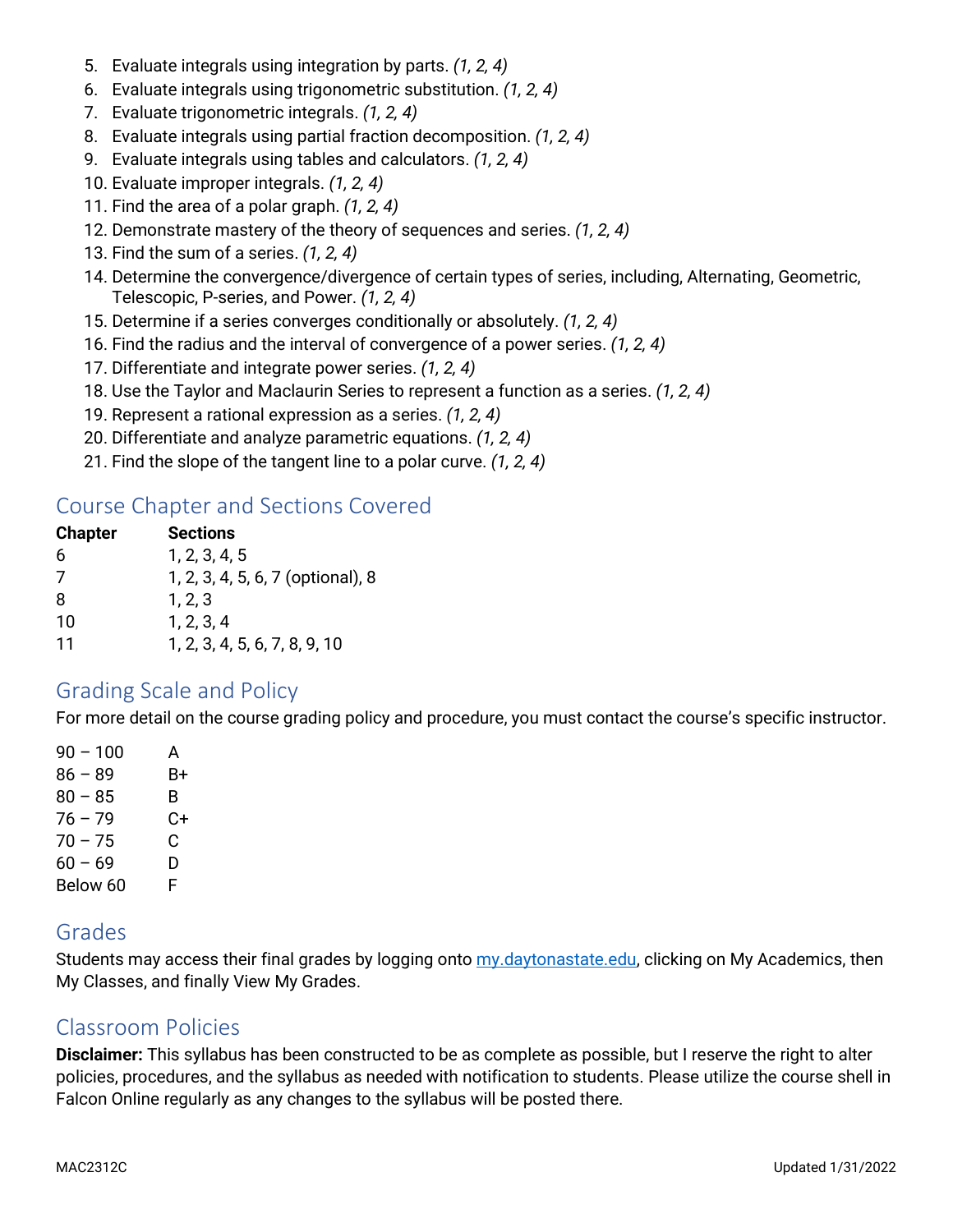**How to Proceed Through the Course:** Students should plan to have three hours of study time per week for each credit hour of class time. Example: When taking a typical 3-credit hour course, students should plan to spend at least 9 hours per week doing coursework and studying for that course regardless of the mode of delivery (online, hybrid, face-to-face).

**Communication:** College email is the official and primary internal communication method of Daytona State College. Employees and admitted students are assigned a Daytona State College email account which serves as the primary mechanism for official communication between College employees and registered students.

**Children/Non-Enrolled Individuals in Class:** Individuals who are not registered in the course are not permitted in the class when in session.

**Attendance:** Students who stop attending this class will be withdrawn from the class and receive a final grade of W1 (Withdrawn). Attendance includes participating in online or face-to-face environments as required.

**Classroom Etiquette:** All students should be on time for class. Attend to your needs before entering the room. Students who come late or leave during the class are a distraction to both the instructor and other students. The use of cellular phones and other electronic devices is also a distraction. Please ensure electronic devices are off (or silenced). If an emergency arises, please be courteous to your fellow students and leave quietly. Finally, cell phones, watch alarms, etc. are strictly prohibited during classroom assessment.

**Audit:** Auditing a course means that you wish to attend the classes, but do not wish to receive a grade. It is school policy that no audit will be approved after the drop/add period has ended.

**Incomplete Grade:** A grade of "I" will only be given at the end of this course when the instructor deems that the student has satisfied each of the following:

- 1. Has completed a minimum of 75% of the course work and made every effort to pass the course which includes having a record of good class attendance.
- 2. Has provided the instructor with a legitimate and documented reason for not being able to complete the course work by the end of the semester.
- 3. Has requested in writing from the instructor a grade of "I" prior to the last class period of the semester.
- 4. Has a mathematical chance to pass the course.

If this math course is a prerequisite for another math course, you may not be able to register for that math course until the incomplete is satisfied and a grade is entered.

It is the responsibility of the student to complete the remaining assignments before the incomplete automatically converts to the grade of F, which is 45 days following the end of the term in which the I grade was assigned.

A grade of "I" is only intended for students with unforeseeable circumstances which will result in them not being able to complete the course during the current semester.

**Class Withdrawal Process:** Students can withdraw from this class prior to the date listed in the Academic Calendar. It is not necessary to have approval from the instructor to withdraw from the course, but you should discuss the situation with the instructor prior to any action. Many times, issues and concerns can be resolved with communication. Please review the Refund/Repayment Policy in the current college catalog and check with the [Financial Aid](https://www.daytonastate.edu/financial-aid) office to determine how the withdrawal might affect your current and future financial aid eligibility. The steps for withdrawal from a class can be found on the [Student Falcon Self-Service InfoGuide](https://library.daytonastate.edu/student-falcon-self-service/home) (https://library.daytonastate.edu/student-falcon-self-service/home) under Drop Classes.

**Reinstatement Procedures and Instructions:** Students who are dropped from a class due to non-payment, nonattendance, or other process and wish to be reinstated should make a request following the [Class](https://www.daytonastate.edu/enrollment-information/index.html)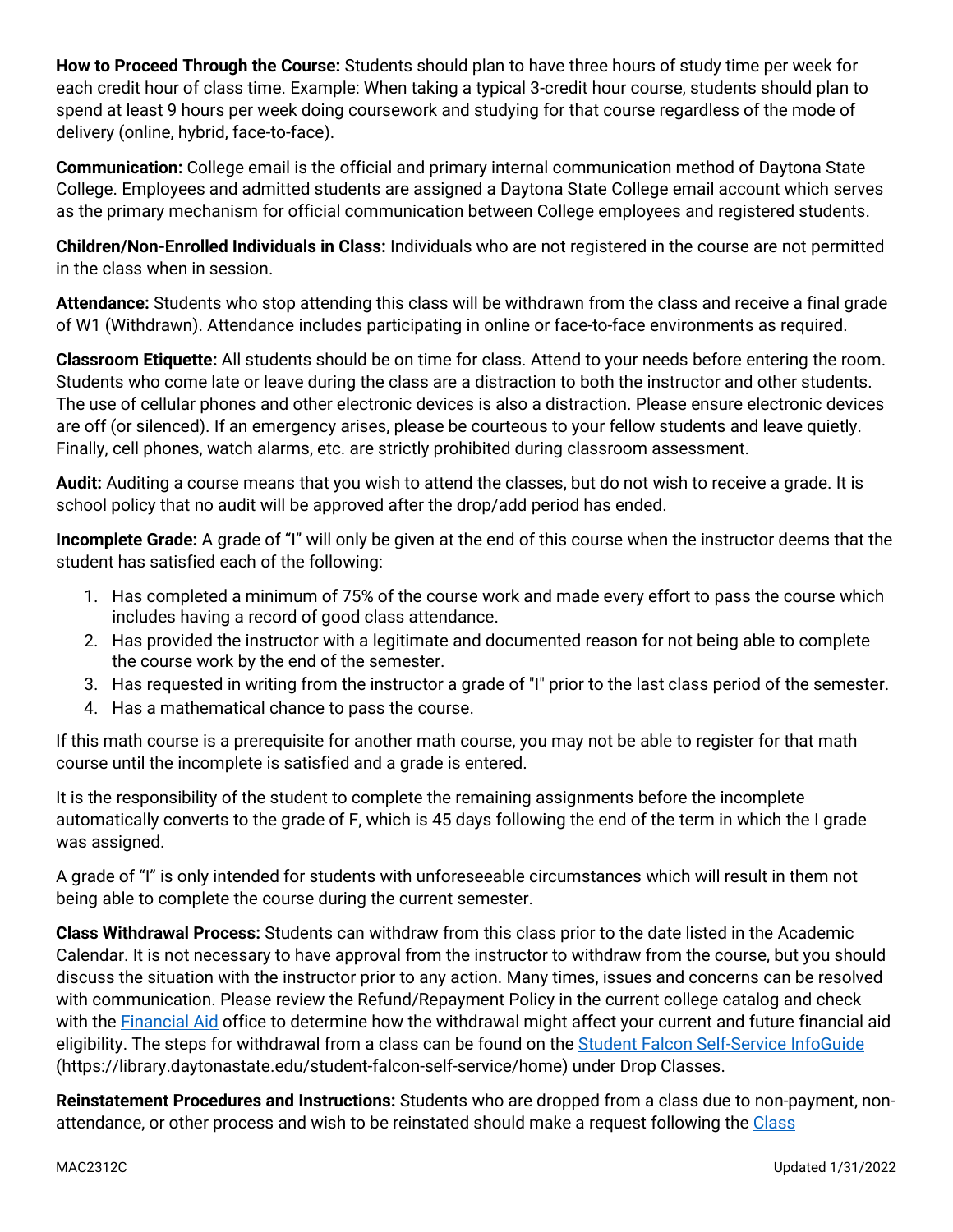[Reinstatement Procedure](https://www.daytonastate.edu/enrollment-information/index.html) (https://www.daytonastate.edu/enrollment-information). Students are advised to speak with Enrollment Services to ensure the reason for the drop is resolved.

**Student Rights & Responsibilities:** Students are responsible for reading and following all college policies outlined in the current Student Handbook. Some of the most important are summarized below. The Handbook can be accessed on the [Student Resources](https://www.daytonastate.edu/student-resources) webpage (https://www.daytonastate.edu/student-resources) under the Student Resources left navigation menu.

**Sensitive Materials:** Course content aims to enable students to reach course goals and objectives. As such, students may be introduced to a wide range of topics and ideas that differ from familiar understandings and beliefs. Some content may be considered sensitive or offensive or disturbing (or all the above) by some students.

**Recording:** Students may record video or audio of a class lecture for a class in which the student is enrolled for their own personal educational use. A class lecture is defined as a formal or methodical oral presentation as part of a college course intended to present information or teach enrolled students about a particular subject.

Recording class activities other than class lectures, including but not limited to lab sessions, student presentations (whether individually or part of a group), class discussion (except when incidental to and incorporated within a class lecture), clinical presentations such as patient history, academic exercises involving student participation, test or examination administrations, field trips, private conversations between students in the class or between a student and the faculty member, is prohibited. Invited guest speakers may be recorded with their consent. Recordings may not be used as a substitute for class participation and class attendance and may not be published, posted, or shared without the written consent of the faculty member. Failure to adhere to these requirements may constitute a violation of the Student Code of Conduct.

**Academic Integrity:** To preserve academic excellence and integrity, the College expects you to know, understand, and comply with the Academic Integrity Policy, which prohibits academic dishonesty in any form, including, but not limited to cheating and plagiarism. The grades you earn must be based upon your own work and must accurately reflect your own knowledge and skills.

An instructor who finds that a student has violated Academic Integrity may apply an academic consequence ranging from a zero percent for the assignment, up to and including failure for the entire course. Violations may be reported to the academic department chair for review and/or referred to the Judicial Affairs for appropriate disciplinary resolution. Visit the [Student Services Departments](https://www.daytonastate.edu/student-service-departments) page (https://www.daytonastate.edu/student-service-departments) for more information about Academic Integrity and the appeal process.

**Honor Pledge:** "I, as a member of the DSC community, pledge that I will neither give nor receive unauthorized aid in my work nor will I present another's work as my own, nor will I tolerate anyone who does." View the Student Handbook for more information.

#### Forms of Academic Dishonesty

**Cheating:** Cheating can be defined as: receiving or giving unauthorized assistance on a quiz, test, exam, paper, or project or unauthorized use of materials to complete such; collaborating with another person(s) without authorization on a quiz, test, exam, paper, or project; taking a quiz, test, or exam for someone else or allowing someone else to do the same for you.

**Plagiarism:** Plagiarism can be defined as: submitting work in which words, facts, or ideas from another source are used without acknowledging that the material is borrowed whether from a published or unpublished source. For specific information on how to document information from other sources, students should check with their instructors, academic departments, or a recognized writing manual, such as MLA or APA.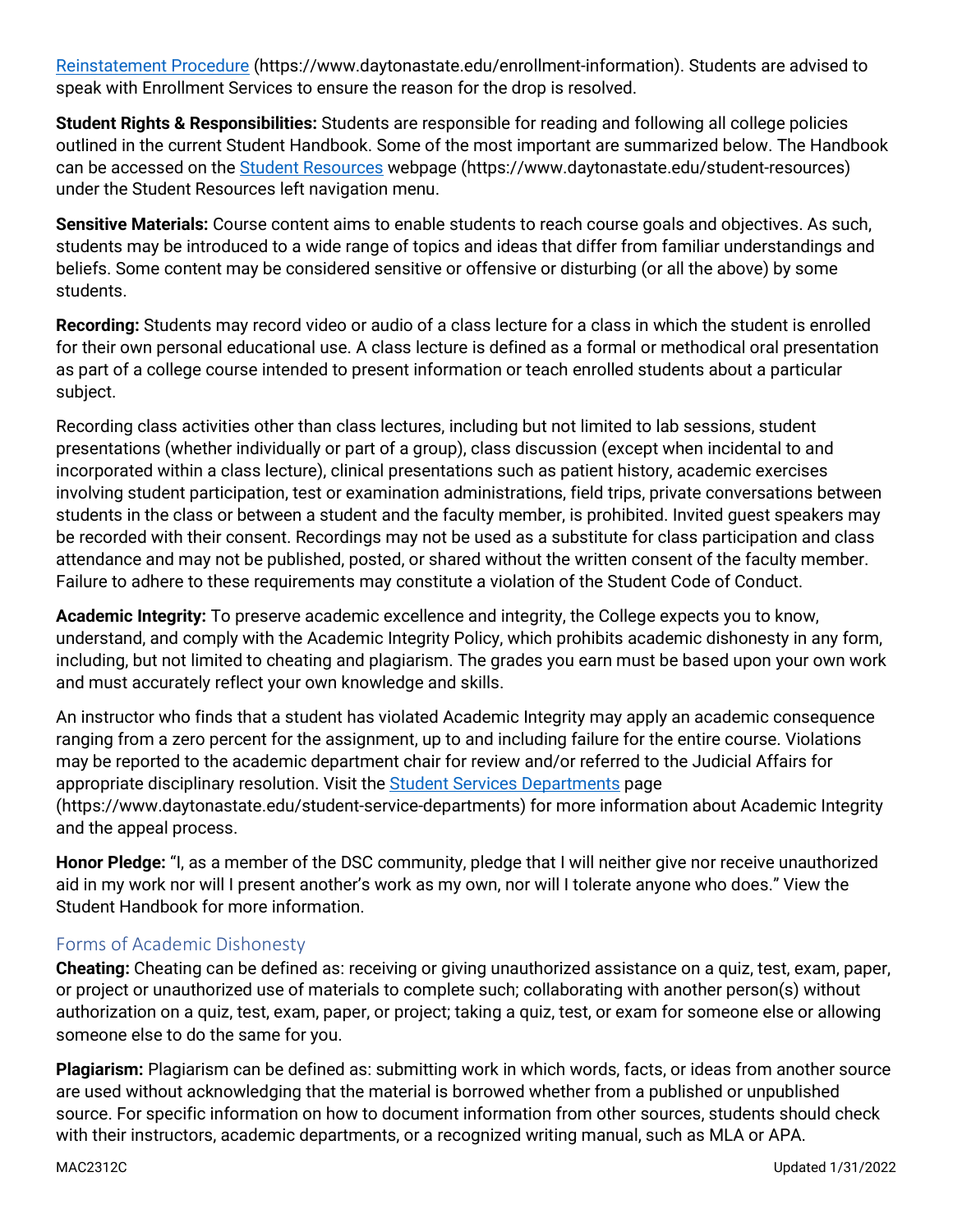**Self-plagiarism:** When students turn in the same assignment for two different classes, they are selfplagiarizing. This rule also applies to sections of an assignment. Not only does 'repurposing' assignments deny students the opportunity to learn, but also it is not fair according to the college's standards. Because of this, self-plagiarizing is coined 'double-dipping,' which leads to devaluation of grades and therefore, a devaluation of the College. Daytona State College prohibits self-plagiarism.

**Online Academic Integrity Violations:** These violations include but are not limited to the following: sharing your Falcon Online password, working on an assignment with someone else when it is supposed to be done on your own, looking at someone else's work while taking a quiz or exam, using a cell phone to share quiz or exam information, revising a paper that was found on the Internet, or submitting a paper purchased form a website.

**Fabrication:** Fabrication can be defined as listing sources in a bibliography that one did not actually use in a written assignment; presenting false, invented, or fictitious data/evidence in a written assignment.

**Other Academic Misconduct:** Other Academic Misconduct might include, but is not limited to:

- In a testing situation, conduct, such as, looking at a classmate's test, talking to a classmate, or leaving the classroom without the instructor's or proctor's permission.
- Obtaining help while taking online tests or quizzes in the form of another person consultation, Googling for answers, texting, or using other social media.
- Obtaining part or all of a test by theft/purchase OR selling /giving part of all of a test to someone else.
- Soliciting someone to impersonate you online or in a classroom setting.
- Entering an office or building for the purpose of changing a grade on a test, assignment, or in a grade book or for the purpose of obtaining a test.
- Altering or attempting to alter academic records of the College which relate to grades; being an accessory to same.

**Microsoft Office:** Microsoft Office 365, with 1TB of OneDrive storage, is available to enrolled Daytona State College students. Students are provided a college email address that serves as the student's official source for college communication. In addition to email, Office 365 provides students with shared calendars, the ability to create and edit documents online, team sites, and other collaboration tools. Whether you work on a PC, Mac, tablet, or phone, you will have a consistent experience across all your devices. The service includes online versions of Word, PowerPoint, Excel, Teams, OneNote, and OneNote Class Notebook. For more information about Office 365, visit the **Help Desk** webpage (https://www.daytonastate.edu/help-desk/) and click on Office 365.

**Student Evaluation of Instruction:** Every semester for every course, you have the opportunity to give your instructors feedback on your experiences in class. Instructors use your feedback to make informed decisions about how they teach their courses. Understanding student perceptions and experiences is a part of how we improve teaching across the college. Student evaluations of instruction are also an important element of the faculty evaluation process, which is why collecting a broad, representative, and valid data set is important. What this means is the more students who participate, the better the feedback.

You'll receive email with instructions near the end of the semester. You have about two weeks before the evaluation window closes. You can find the Course Evaluation window for each semester in the Academic Calendar on Daytona State College's website menu under Academics. Your course evaluation link is unique, and evaluations are anonymous. Additionally, evaluations are anonymous, and instructors only see summaries after grades are posted.

**Class expectations:** This is a college credit course. All papers and communications related to the course must be written using proper grammar, spelling, and punctuation. Abbreviations, phrases, et cetera, that may be acceptable in emails between friends or on discussion boards outside of this course are not acceptable.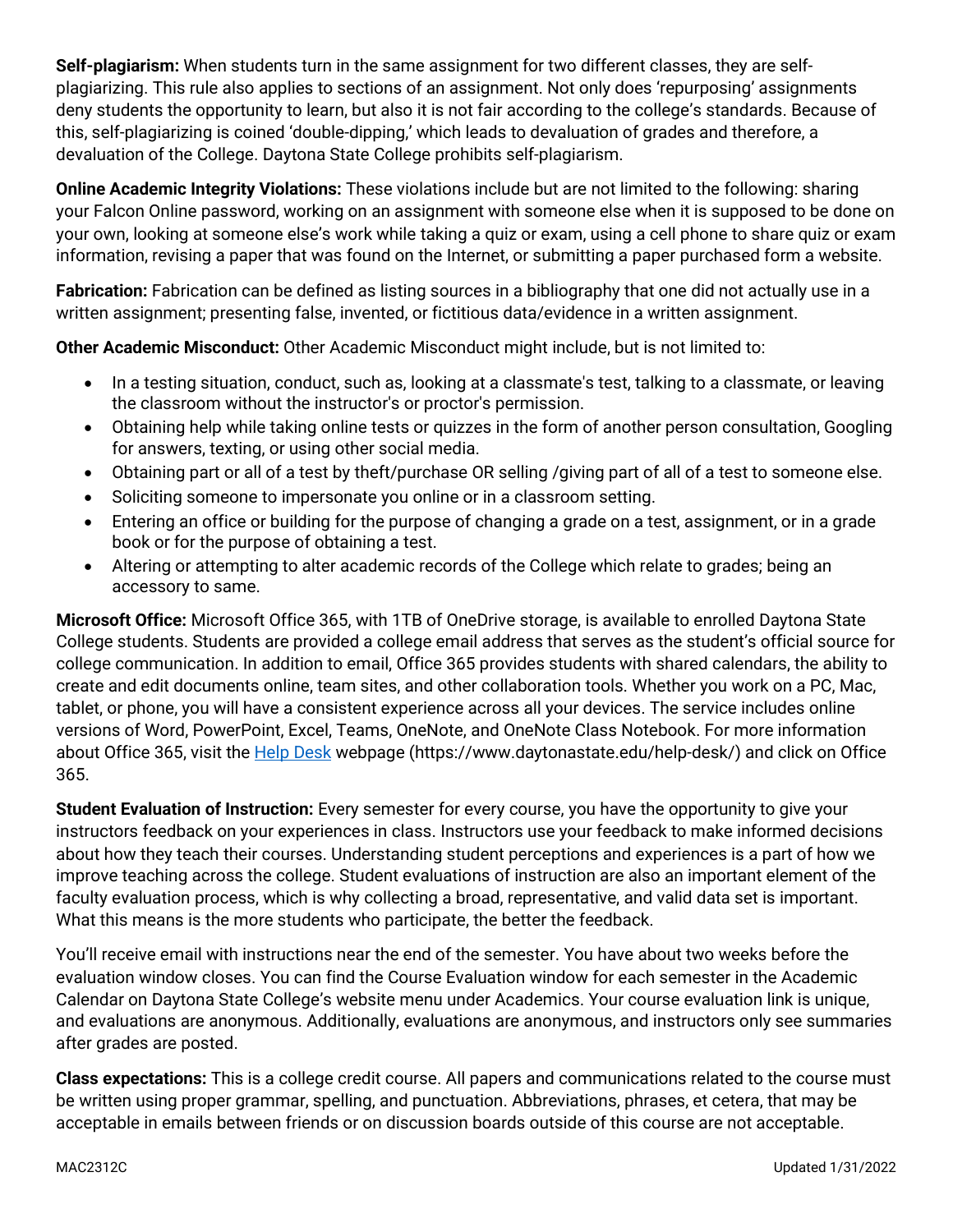Any written communication received without following the standards of proper English will adversely affect your grade. This course also helps develop the general education skills of critical thinking, computation, and computer literacy.

**Student Rights & Responsibilities:** Students are responsible for reading and following all college policies outlined in the current Student Handbook. The Handbook can be accessed on the [Student Resources](https://www.daytonastate.edu/student-resources) webpage (https://www.daytonastate.edu/student-resources) under the Student Resources left navigation menu.

# Support Services

**Counseling and Accessibility Services:** Counseling and Accessibility Services (CAS) provides tools and resources to students with documented disabilities. Students who self-disclose a disability and provide the required documentation to the CAS Office can receive confidential and reasonable accommodations to assist in their academic success. If you need accommodations, please contact the CAS Office at (386) 506-3038.

To call Florida Relay dial 7-1-1 or the appropriate toll-free number: 1-800-955-8771 (TTY), 1-800-955-8770 (Voice). Counseling Services are available on campus to help students by providing confidential short-term counseling and linking them to local community mental health professionals for long-term assistance when needed. Please call (386) 506-3038 for more information. Visit the [Counseling and Accessibility Services](https://www.daytonastate.edu/student-service-departments/counseling-accessibility/) webpage (https://www.daytonastate.edu/student-service-departments/counseling-accessibility/) for more information.

**Veterans:** If you are currently serving or have ever served in the U.S. Military, please feel free to visit the Veterans Center in the Building 100, Room 205 for any assistance or phone (386) 506-3653. Please visit the [Veterans Services](https://www.daytonastate.edu/veterans-services) webpage (https://www.daytonastate.edu/veterans-services) for more information.

**Academic Support Center:** The Academic Support Centers (ASC) assist students on every campus to achieve their potential by providing the resources they need to become successful, independent learners. Visit the [Academic Support Center](https://www.daytonastate.edu/library-and-tutoring/academic-support-center/index.html) webpage (https://www.daytonastate.edu/library-and-tutoring/academic-supportcenter/) for more information or email [ASC@DaytonaState.edu.](mailto:ASC@DaytonaState.edu)

**Writing Center:** For assistance with all stages of the writing process, please visit the [Writing Center](https://www.daytonastate.edu/library-and-tutoring/writing-center/) webpage (https://www.daytonastate.edu/library-and-tutoring/writing-center/). Appointments are recommended.

**Library and Research Services:** The Daytona State Library offers a variety of services and resources to support your academic success. Visit the *library website* (https://library.daytonastate.edu) to learn more.

**Technical Support:** Tech support is available for FalconMail, printing, web usage, Falcon Online, and more. Students may call (386) 506-3950 or email [HelpDesk@DaytonaState.edu.](mailto:HelpDesk@DaytonaState.edu) Information can be found on the [Help Desk](https://www.daytonastate.edu/help-desk/) webpage (https://www.daytonastate.edu/help-desk/). General help information for using Falcon Self-Service can be found in the [Student Falcon Self-Service Help Guides](https://library.daytonastate.edu/student-falcon-self-service) (https://library.daytonastate.edu/student-falcon-self-service).

For Falcon Online 24/7 support of course tools, view Help/Resources on the Falcon Online navbar or call the Helpdesk at (386) 506-3950, option 2. General help information for Falcon Online can be found in the [Falcon](https://library.daytonastate.edu/falcononline)  [Online for Students](https://library.daytonastate.edu/falcononline) InfoGuide (https://library.daytonastate.edu/falcononline).

**DSC Alert:** Daytona State College has a mass notification system, DSC Alert. It's a multi-modal mass notification system that enables DSC to quickly send critical information to the College community via text, phone, and email during an emergency. Students also may receive non-emergency (outreach) communication including information on Registration, Financial Aid, College events, and other messages intended to make the enrollment process easier and improve your DSC experience. All DSC students are automatically opted into DSC Alert when they begin classes and will receive this service at no charge.